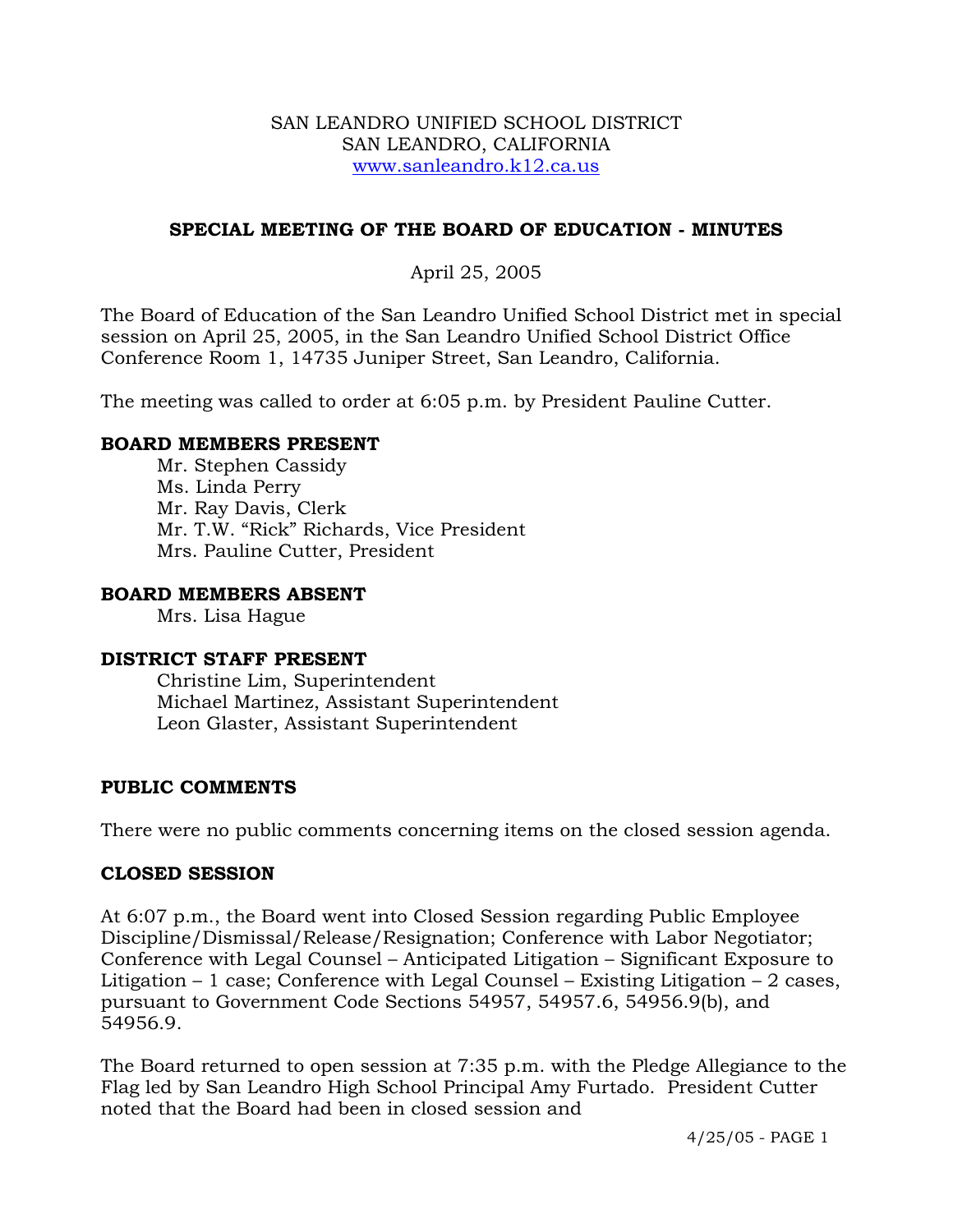• On a motion made by Mr. Heystek and seconded by Mr. Davis and by a 6-0 vote, Mrs. Hague was absent, the Board approved the following amendment to the Superintendent's contract:

*"In anticipation of potential litigation regarding the enforceability of the Superintendent's contract, the contract has been amended with the approval of all parties. Specifically, the requirement of a two-thirds vote has been changed to a majority vote concerning a termination for cause. Additional procedural protections have been added and a termination without cause provision has also been included."* 

President Cutter requested to move the Information Item up.

# **INFORMATION**

Principal Amy Furtado updated the Board on the safety procedures that the high school implemented this year:

- 1. Assistant Principals developed a new radio protocol so codes and numbers are used to identify the administrator and incidents thus eliminating students overhearing incident reports on the radio
- 2. Frequent restroom checks
- 3. Addition of numerous cameras to the gym
- 4. Assigned zones at lunch, passing period, and during the school day for site administrators and campus supervisors;
- 5. Tardy sweeps
- 6. Thoroughness of Assistant Principals' incidents investigations
- 7. In-school suspension for minor incidents

In an effort to continue the success of their efforts, Ms. Furtado said future plans included:

- 1. A security booth (which will be manned at all times) in front of the school to reduce non-students from entering the campus and disrupting the school, and monitor car and foot traffic coming onto the campus
- 2. Placing fencing in the front of the campus
- 3. Adding additional security cameras facing the parking lot and "quad" area

Associate Principal Linda Granger recounted the incident that occurred on Friday, April 22 stating that generally activities are scheduled for students on Friday. While a band was playing, the students began throwing water bottles and the performance was immediately stopped. Following this, two students got into a fight. Campus security and administration immediately tried to break up the fight and disperse the crowd. She said that the challenge in this situation was to get the students back into class. As a result of the investigation, thirteen students were identified as being involved and were suspended. Later in the day, the fire alarm went off. Apparently some students had started a small fire in a garbage can of the second floor of the science wing. The teacher in that building put it out and students were evacuated. The County fire department came and

4/25/05 - PAGE 2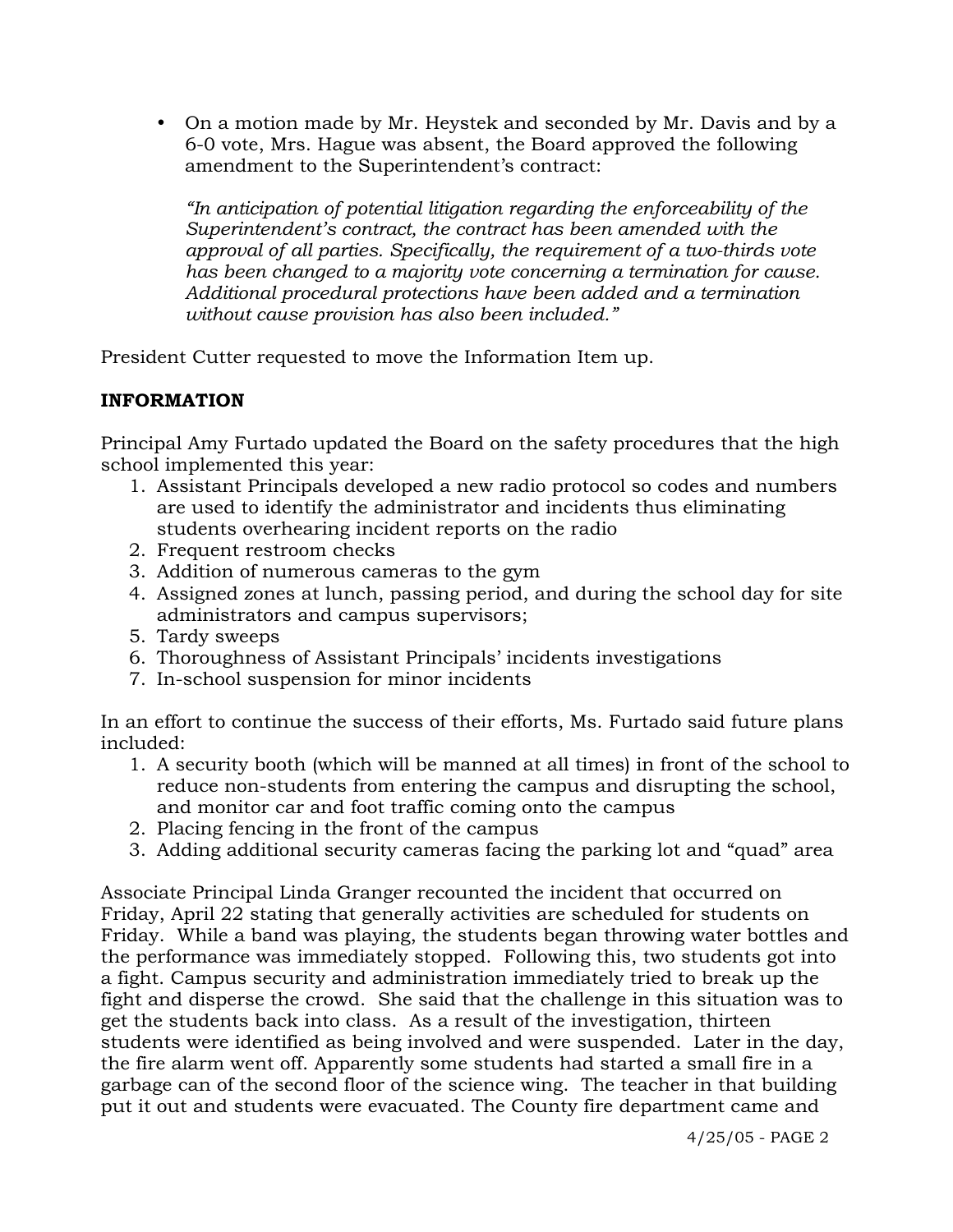because the smoke could not be cleared for students to return to the class before the end of the school day, and it was decided to dismiss all students at 2:25 p.m. Ms. Granger felt that the school did a good job overall in this chaotic situation.

Following the incident, areas of concerns included radio communication, and confusion on where students should go during an evacuation. Ms. Furtado said that a fire drill would be scheduled to practice the procedures. Sadly, Ms. Furtado said that lunch activities on Friday will no longer be scheduled until further notice.

Ms. Furtado reminded the Board that only nineteen out of approximately 2500 students did not do the right thing and that it is really easy to focus on the bad things that happen at the site, but stressed that the atmosphere at the high school this year has been better than any of the previous years since she's been there due to the administrative staff and security, adding that staff would continue, in the upcoming weeks, to reassure the students that they are safe.

Mr. Heystek asked if there was a practice of fining students for such incidents, if the conflict resolution and the peer resource group were effective, and if Ms. Furtado felt that "overcrowding was conducive to what happened.

Ms. Furtado said that there were no fines for fighting, and found that it was very difficult for students' peers to be successful conflict mediators for fights. She felt that Friday's incident was not about overcrowding, and that no matter how many students there were, the end result might have been the same.

Ms. Perry spoke about the "rumor mill" and how things get exaggerated. She thought a follow-up letter to the editor with some facts would be appropriate to inform the community of what really happened. She has concerns on what steps would be taken to prevent non students from entering the school for the remainder of the school year.

Ms. Furtado indicated that there would be someone in front of the school at all times and at the next faculty meeting the discussion would include this incident and new protocols so that teachers would know what to do and have accurate information about their students.

Mr. Cassidy suggested speaking to Linda Sandsmark at the Daily Review as she is doing an article relating to the SRO issue and asked if additional campus supervisors would be needed. Ms. Furtado said that adding more adult bodies would not solve the problem; it was more about educating the students on appropriate behavior. Mr. Cassidy asked about procedures for suspended students refusing to go home and if the high school had ever practiced a "Columbine" type drill? Ms. Furtado said that in conjunction with the School Resource Officer, the school had a lock-down drill and one of the campus supervisors had been to training. Mr. Cassidy requested a plan on the fence idea and inquired about the policy regarding accumulated detentions and the rumor

4/25/05 - PAGE 3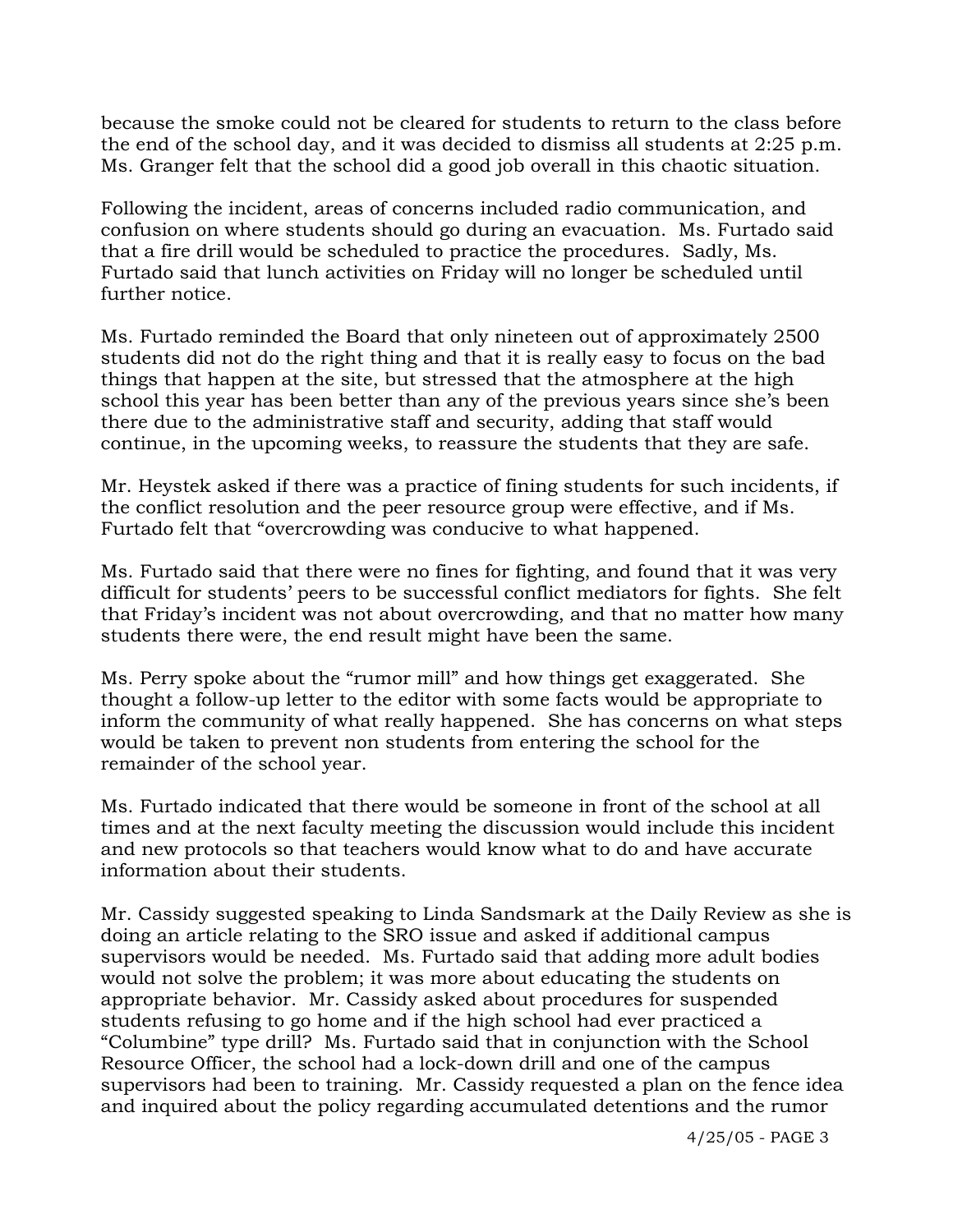that if students attended a 6-hour community forum, all of their detentions would be cleared. Ms. Furtado explained that in the past detentions "follow the students" resulting in them not caring if they were made up or not. She said that efforts will be made to try to get as many hours served by the end of the school year with everyone starting with a clean slate next year, and then if detentions are not served immediately, other consequences will be enforced.

Mrs. Cutter would like to invite San Leandro High School teacher Laura Hackel to a Board meeting to receive an accommodation for her quick thinking during the incident.

Board members commended the staff for the clear and concise way the school communicated the situation to the community and thanked them for setting them straight on the circumstances surrounding the incident.

## **PUBLIC COMMENT**

Claire McKean, President of CSEA and San Leandro High School staff member agreed that there was definitely a better feel at the high school due to the administrative team. She applauded Ms. Furtado for keeping everyone informed, and that the cameras have been a great addition, but felt that there was a need to install a fence around the campus.

## **DISCUSSION**

The Board discussed the proposed timeline for a parcel election in March 2006 and bond measure in June 2006.

## **PUBLIC COMMENT**

• Jon Sherr, SLTA president, prefaced his comments by expressing his appreciation for Superintendent Lim's cooperation in working with the association regarding the Governor's education budget.

 He addressed the Board in support of a parcel tax, and his concerns regarding the timetable, and the tax structure. He suggested that the District proceed with a parcel tax as early as possible (March 2006), leaving June or November open for a second attempt and then go for a bond in 2008 including looking at what other cities have done with regards to the tax structure because a straight parcel just doesn't bring in enough revenue.

Ms. Lim said that at the request of the Board, staff prepared a proposed timeline for a parcel tax and bond measure, adding that the Alameda County Registrar's Office would be contacting them regarding the actual costs for the parcel tax. She also said that she had a brochure from a consultant, Fern Tiger Associates,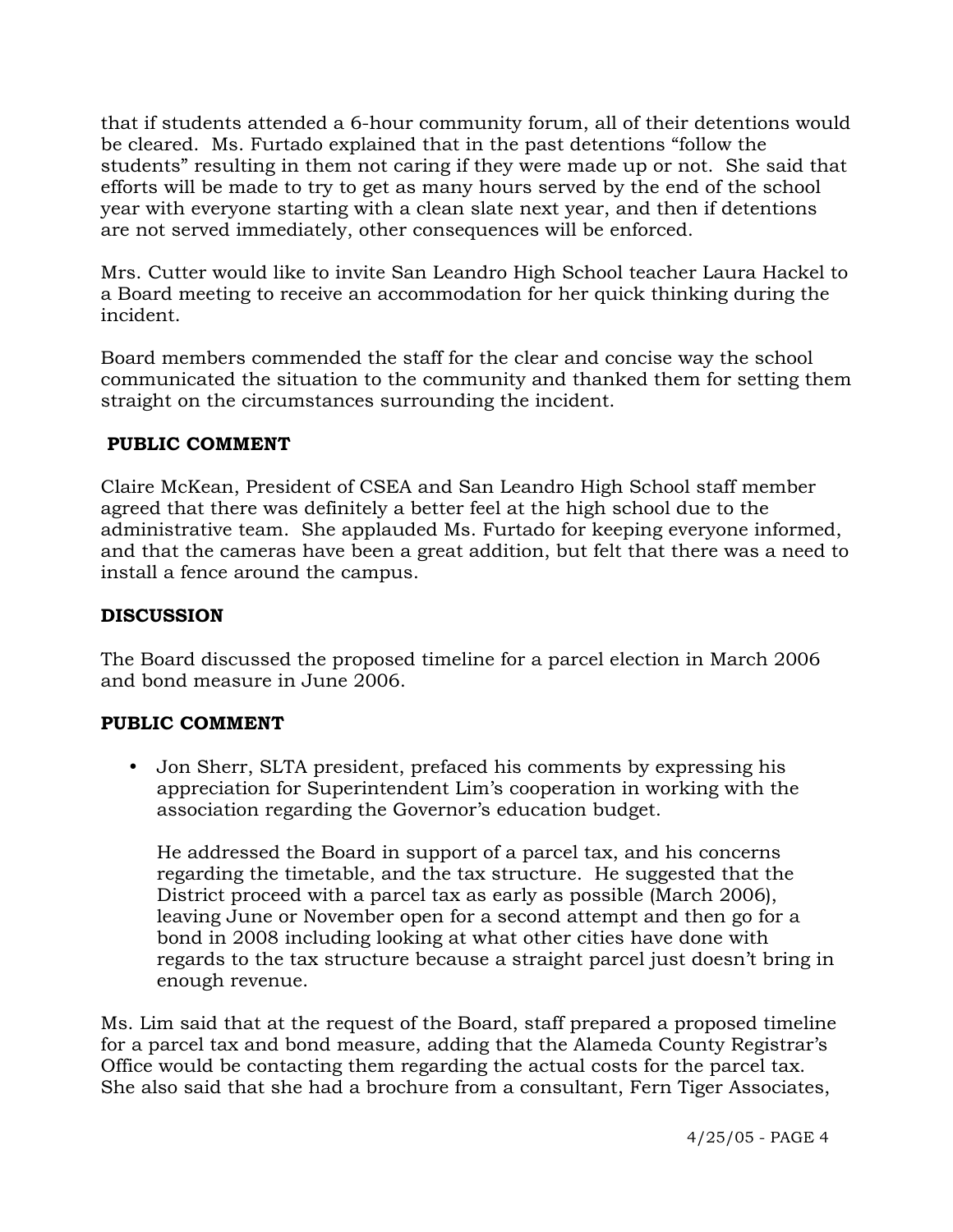who worked with Berkeley in a comprehensive community process on the student assignment program and reconfiguration.

Assistant Superintendent Leon Glaster reviewed the timeline for a March 14, 2006 (mail in ballots only) or April 11, 2006 Parcel Tax election adding that election date considerations included that the date must be on an established election date, or if not, it must be conducted solely by mail-in ballot.

Mr. Glaster said that Fern Tiger indicated that in order to have a successful parcel tax election a major marketing campaign and a political consultant to handle the polling would be needed. In her opinion the initial meeting should be a participation planning session, not a meeting where you make decisions, involving unions, PTA and business groups, Chamber of Commerce, City, District staff, parents, homeowners, and site councils. The next step would be to meet with smaller groups for the next two months; then start the major campaign in the fall.

Ms. Lim felt that the District needed a comprehensive concerted community engagement process and to look at not just a parcel/bond, but look at a parcel, bond, grade configuration, facilities, and programs adding that there would be a lot of work to do in educating the community.

Issues raised by Mr. Cassidy included a specific plan for the format of the May 23 meeting, "mail-in ballot" election, the creation of a Citizen Advisory Committee, Proposition 55 matching funds; and our ability to pay off current Certificates of Participation (COPs), absent of continued contributions each year from developer fees.

Mr. Heystek thought that the process, overcrowding, and the need of appropriate facilities were the issues and that a June 2006 Bond election was imperative but was open to doing a "mail-in" parcel tax.

Mr. Davis liked the Superintendent's idea of looking at the "big picture" in conjunction with a Citizen's Advisory Committee. He was inclined to support a parcel tax first, then a bond.

Mr. Richards' perspective included the need for both, but supported the March/April time frame for a parcel tax, having a backup plan if it doesn't pass, and then moving on with the bond.

Mrs. Cutter said that we needed to explore different ways of approaching this, and identify areas that would bring community support.

Mr. Cassidy and Mrs. Cutter would like Mr. Glaster to bring back information regarding the Proposition 55 matching fund issue to the next meeting.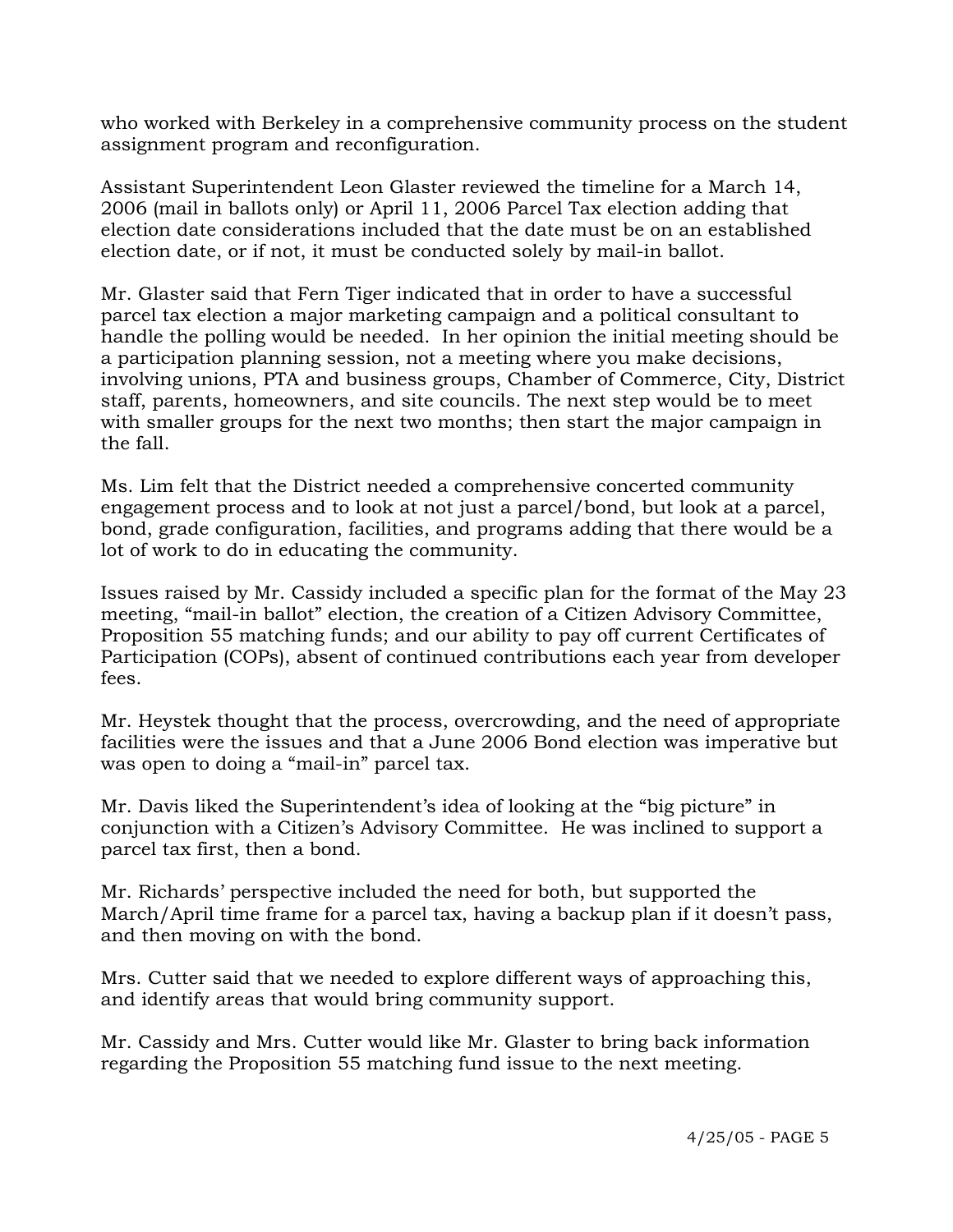Superintendent Lim said that staff would bring to the May 3 Board meeting a "global" picture on what needs to be done in terms of educating the community including a proposed format for the Special Community meeting on May 23 and an updated report from Superintendent Lim and Mr. Glaster following their meeting with a representative from Fern Tiger Associates.

## **BOARD MEMBER COMMENTS**

- Mr. Cassidy reported that he had received feedback from his article on the parcel tax concerning students outside our district attending our schools. It was suggested that Mr. Acuna, Director of Student Services, make a presentation to the Board regarding inter-district transfers, etc.
- Mr. Heystek really enjoyed the musical, "Bat Boy" at the high school and hoped that the parent community would receive recognition for all of their work/donations they did to make it a success. He also said that he hoped staff would be attending the Third Annual Job Faire.
- Mr. Davis asked about Mr. Cassidy's request for follow-up on students from outside the District and thought it had already been addressed in the *Confidential Speaking ("CS").* Mr. Cassidy said that the information in the *"CS*" referred to "intra-district" transfers (transfers within the District).
- Mr. Richards requested that in light of the incident last Friday at the high school, notifying Board members by phone would be more effective than by email. Mr. Richards gave "kudos" to Jan Huls for preparing Garfield's students' for the STAR testing by bringing in "Star War" characters to the classrooms to sign autographs etc. and motivate the students for the STAR test.
- Mrs. Cutter reported receiving feedback from the San Leandro High School students who spoke on behalf of the teachers at the last Board meeting that the Board was very positive. She mentioned the Superintendent Forums of the past, where staff would attend and discuss issues in a not so formal setting stressing the importance of how communication helps staff's perception of us. She was happy to hear that none of the senior activities were cancelled as a result of Friday's incident and offered the Board's help in anyway during these last few months of the year.

On a motion made by Mr. Davis and seconded by Mr. Richards, the Board recessed to the closed session at 9:19 p.m.

The Board returned to open session at 9:40 p.m. and on a motion made by Mr. Heystek and seconded by Mr. Davis, the Board accepted the resignation of John Muir Principal Vince Matthews on May 16 with a transition plan included by a 6- 0 vote. Mrs. Hague was absent.